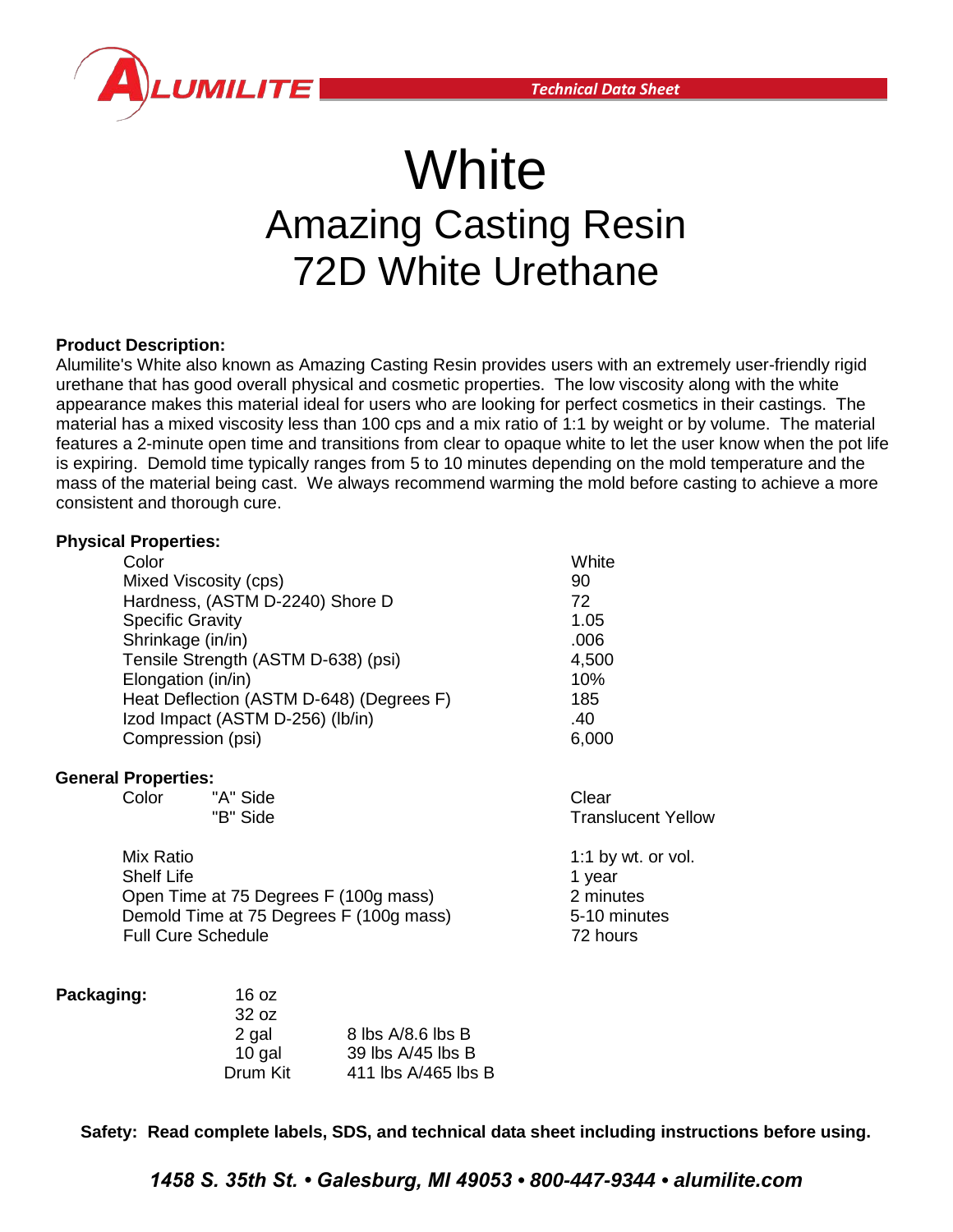

## Instructions

### **Keep Alumilite out of the reach of children, do not take internally, and do not use in any way other than it's intended use.**

### *Before Starting*

Make sure your work area is appropriate for measuring, mixing, and pouring casting resins that can and will stain any porous materials such as carpet and clothing. Also, make sure to use and store materials in an area where children cannot reach or access.

### *1. Mold Preparation*

Before mixing and pouring the resin into your mold to achieve a cast resin piece there are a few things you can do to prepare your mold that will greatly enhance the physical properties and curing of your cast resin piece.

The first thing you can do is to preheat your mold. Warm the mold in a conventional oven at 120-150 degrees F for 15 minutes or warm your mold in a microwave for 1 minute/lb of rubber on high. This will only warm your mold and will not affect the microwave or your mold adversely. It will, however, help the thin sections of your casting cure more evenly with larger sections and reduce your demold time. It will also help the resin set up uniformly to give you a consistent fully cured cast piece. (It is highly recommended to warm your molds when using the Slow Set, Water Clear, Clear, Flex, Amazing Clear Cast, or parts under a 1/2" in thickness to ensure proper curing.)

**Note: Do not microwave when there is resin in the mold, if you have painted your mold, or if you have already coated the mold with the Metallic Powders.**

### *2. Eliminating and Avoiding Air Bubbles*

To release surface tension and help with minimizing unwanted air bubbles in difficult to fill areas, baby powder your mold prior to casting. Painting or sprinkling baby powder on all the surfaces inside your mold will greatly reduce the amount of surface tension in the mold. As the resin flows into the mold it will physically pick up each particle of the baby powder and will help keep the air bubbles away from the surface of the mold where they can be seen in your finished part. The powder will not change the appearance of your casting. Since the resin picks up and absorbs the baby powder, the white color of the powder will not show up in your finished piece. If you have a small paintbrush, simply paint in the baby powder and knock out the excess before casting your part. (Baby powder not recommended when pouring clear parts.)

Warming your mold and baby powdering it prior to casting your piece will greatly enhance the physical properties and appearance of your cast piece by helping it cure properly and aiding in the prevention of air entrapment.

#### *3. Mixing*

Before mixing make sure you know the proper mix ratio of the material you are using. Double-check the mix ratio. The mix ratio of Alumilite White is 1:1 by weight and/or by volume. It's important to note and understand mix ratio by weight (with a scale) or by volume using a graduated cup. Please check each individual material you use as some are mixed only by weight or by volume. Varying the mix ratio of Alumilite resins will alter the cure and negatively change the physical properties and is NOT recommended. Alumilite resins have been formulated to crosslink completely and altering the mix ratio may leave uncured components in your cast piece that could come out at a later time.

We recommend you mix at least half an ounce of each side to ensure you have a proper mix ratio. If you measure out 1/4 of an ounce of A in one cup and 1/4 ounce of B in another and dump the A into the B you will be off ratio due to the residue left in the A side cup. In larger amounts of resin batches, this will not be enough to throw off the mix and cause an issue with the resin setting up. But with small amounts of resin (1/4 oz of each side) this will be enough to affect the mix ratio and will typically result in parts that appear darker in color and remain soft (never harden).

Once the materials have been measured out in separate cups, the preferred method of pouring one into another, to decrease the amount of air introduced, is to pour the A side into the B side. Smooth sided, flat bottom cups are preferred for effective mixing. Do not use Styrofoam.

After the materials have been poured together, mix vigorously (keeping the stir stick in contact with the bottom of the cup - reduces air from being introduced into your resin) for approximately 15-25 seconds. Make sure to scrape the sides and the bottom of the mixing cup.

#### *4. Pouring*

Once the material is thoroughly mixed, pour the resin slowly down the side of your mold cavity. Tilting your mold will prevent the resin from splashing in the bottom of your mold and creating unwanted air bubbles that would then need to find their way to the top of the mold. Similar to tilting your glass as you pour a beverage rather than letting it splash/cavitate off the bottom creating air bubbles.

### *1458 S. 35th St. • Galesburg, MI 49053 • 800-447-9344 • alumilite.com*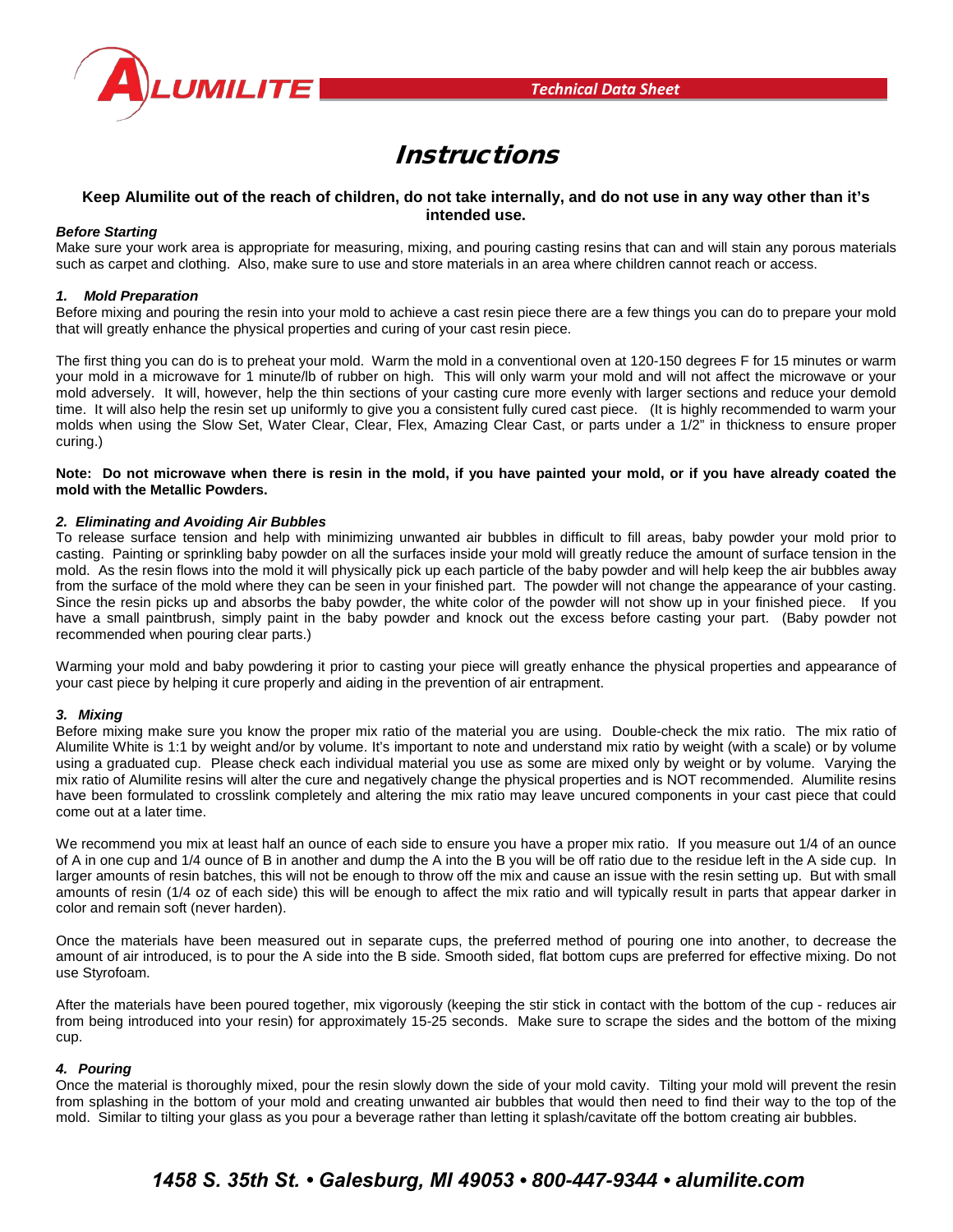



Squeezing the brim of the cup to form a point allows you to pour a smaller/slower stream of resin into your mold controlling the flow and reducing the chance of unwanted air bubble entrapment against the surface of the part.

If your mold has undercuts, pour enough resin into the mold to fill it halfway. Then, tilt and rotate the mold in the opposite direction of the undercut to allow the air to escape up the side of the mold. Squeezing or burping the mold at the same time will also help relieve the air trapped in the undercut and allow the bubbles to release from the mold surface. Once you see air bubbles come to the surface of the resin and you can be confident you have removed the air from the undercut, simply top off the mold by pouring the remaining resin into the mold.

### *5. Open Time*

Alumilite White (Amazing Casting Resin) has an Open Time of 2 minutes at 75 Degrees F (100g mass). Larger amounts of mixed resin will shorten your work time. As warmer ambient room temperature will also shorten work time. To increase the open time of Alumilite resins, simply chill the "A" & "B" sides of the Alumilite in the refrigerator or in a bucket of ice for approximately 30 min. before pouring. This will increase the open time of the Alumilite White by 30-60 seconds. When cooling your resin, we highly recommend preheating your mold to ensure a proper cure.

### *6. Color – Dyes & Painting*

Alumilite casting resins can be dyed or pigmented using non-water based dyes. Alumilite offers a line of translucent dyes in standard colors that react/crosslink chemically with the resin to achieve beautiful colored resin cast pieces with no worry of leaching or color ever coming out of the cured piece. Alumilite also offers Fluorescent colored dyes to achieve brighter colors in your casting. Use a maximum of 5% dye into the A side of the to achieve bright and solid colors. If you wish to preload the dye into the Alumilite White to achieve consistent colors in every cast, add the dye to the A side and mix thoroughly. If you are looking to use a dye, pigment, or filler that you have not used before, we highly recommend making a small test sample to ensure compatibility before using or preloading into the resin.

Painting can be achieved but is best if painted immediately after demolding while the resin is still curing. Once the resin has completely cured and hardened up, paint adhesion is not as strong. Most paints will still bond but may scratch off easier if not applied while the resin is still curing. Another option is to paint your silicone rubber mold, allow the paint to dry, and then cast your resin into the mold. Alumilite resins will chemically bond to the dry paint, and once the resin cures you will demold a perfectly painted piece.

### *7. Mold Release*

To achieve maximum parts out of your silicone molds or to ensure release out of non-silicone molds (aluminum, urethane elastomers, latex, or any other substrate), we recommend using Alumilite's Stoner Urethane Mold Release. This offers maximum release and puts an effective layer of release on non-porous surfaces to release Alumilite Casting Resins. When using the Stoner Mold Release, some release will transfer to the cast resin part after demolding and may interfere with the ability to paint or bond the cast resin piece. A mild solvent wash and perhaps even some mild abrasion may be required to remove the Stoner from the casting.

Alumilite does offer a "Paintable" mold release called UMR. UMR can be used as a release between silicone to silicone, urethane to urethane, silicone to urethane, and much more. It is an all-purpose mold release that does not interfere with painting unless excessive amounts are used and transferred to your casting.

### *8. Shelf Life*

The shelf life of Alumilite White is 1 year in an unopened container but a much longer shelf life can be expected even after being opened as long as it is sealed and stored in an area free from moisture contamination (humidity and changing of temperatures such as a garage).

### *9. Moisture Contamination*

Relative humidity or moisture will react with the B side of Alumilite White and crystalize. You may notice crust, crystals, or chunks around the tip or cap or at the bottom of the bottle. If the B side shows signs of moisture contamination, you may need to strain the chunks or crystals with a paint filter or screen to remove them from the resin. Once strained, the B side can be used as normal. However, if the A side has been contaminated by moisture, it will not show any signs of contamination until you cast your piece in which you will notice an excessive amount of bubbles or perhaps even a froth or foam on the top side of your casting. Once the polyol side (A side of Alumilite White) has been contaminated with moisture it is extremely difficult to restore. Vacuuming the resin for a long period of time may vaporize and pull the moisture out or a molecular sieve can be mixed in and allowed to react and settle to the bottom with some success. The absolute best solution is to place caps and lids back onto the containers as soon as you are done measuring the material you need to pour and storing in an environmentally controlled space that contains low humidity.

### *10. Work Area & Clean Up*

Mixed Alumilite resins will absorb into porous materials and will stain! Avoid clothing, carpet, upholstery, and any other porous materials which will stain and will not come out. Resin casting is best done in a designated work area such as a basement, garage, or hobby room with adequate air movement or ventilation. Cover any surfaces including floors with plastic sheeting, cardboard, or plywood to prevent damage from spilled resin. To clean up unmixed or still liquid material, use rubbing alcohol on a rag or paper towel to quickly clean and remove. Once cured, the resin is extremely durable and chemical resistant and nearly impossible to remove.

### *1458 S. 35th St. • Galesburg, MI 49053 • 800-447-9344 • alumilite.com*